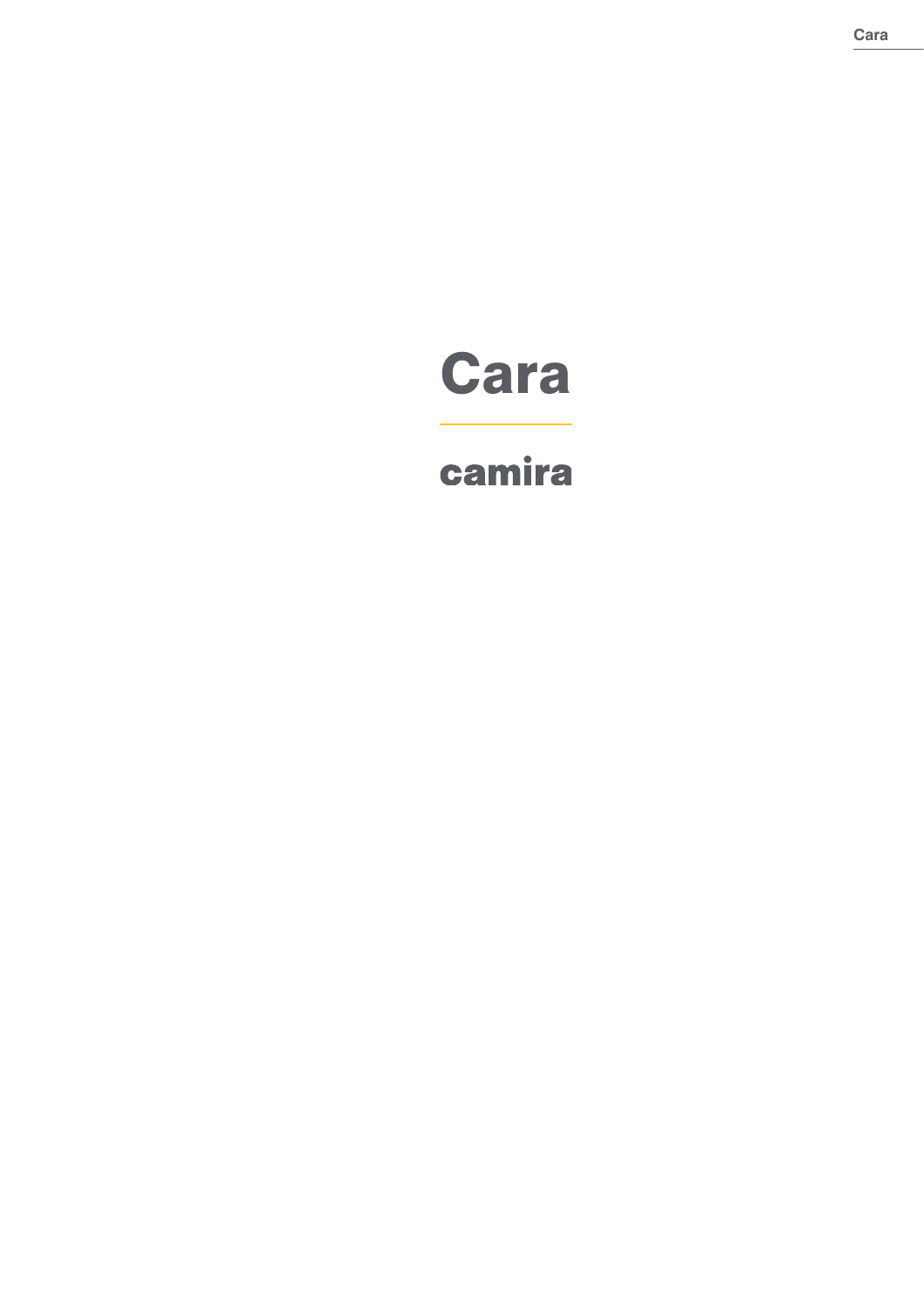## Cara www.camirafabrics.com



Spray EJ033



Ronay EJ189



Carron EJ015



Galilee EJ125



EJ154







Lossie EJ197



Tummel EJ038



Pitlochry EJ076



Fair Isle EJ186



Staffa EJ185



Lora EJ187



Cluanie EJ180



Walten EJ011



Dolphin EJ105



Inverness EJ175

Adriatic

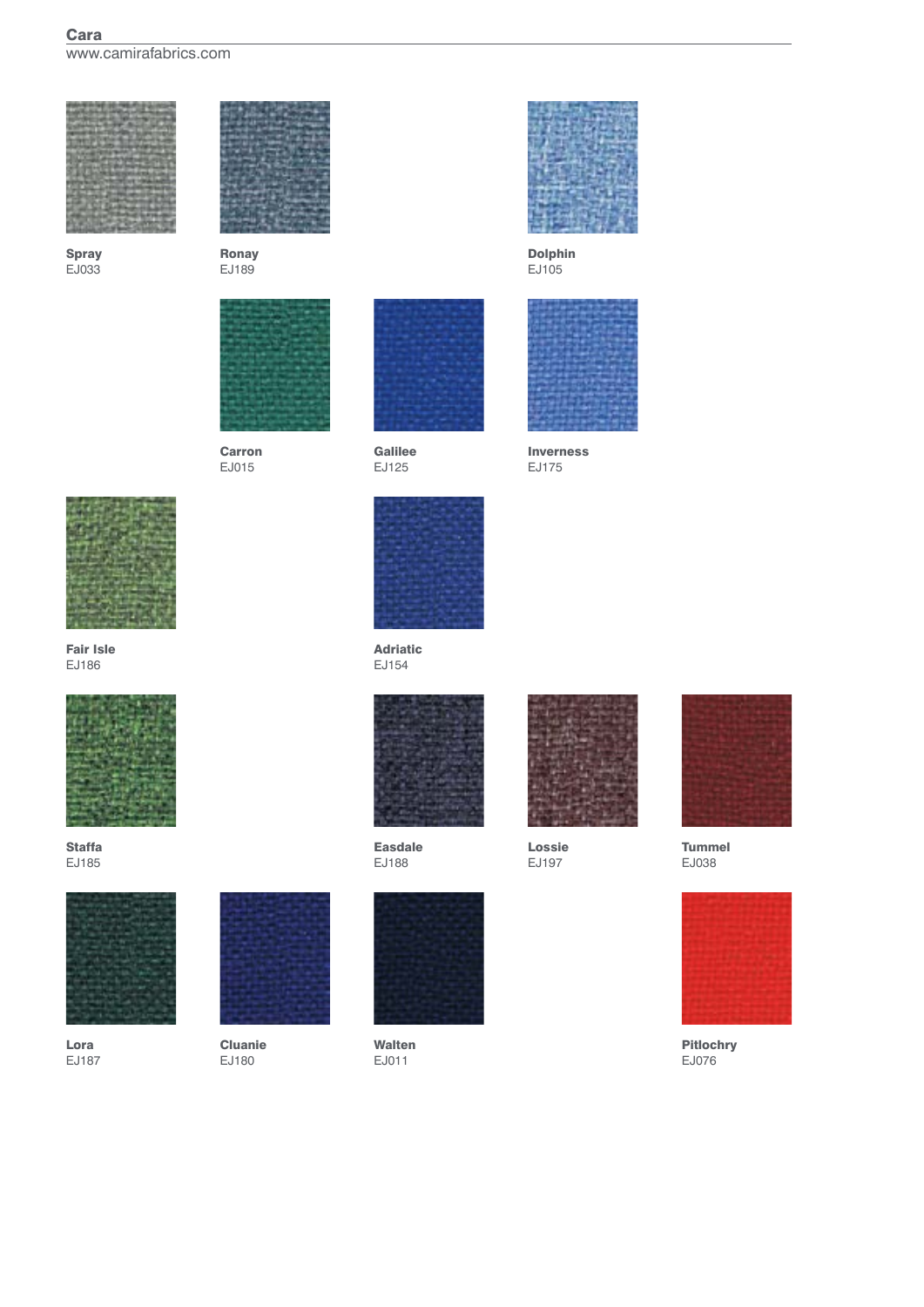## Photographic fabric scans are not colour accurate. Always request actual fabric samples before ordering.

Glass EJ004

| エエポギ            |                      | Supply to the                |                                    |                      |                   |                             |
|-----------------|----------------------|------------------------------|------------------------------------|----------------------|-------------------|-----------------------------|
|                 | <b>Multiple Inc.</b> |                              | おおがえはもあり                           |                      |                   | 31, 11, 1                   |
|                 |                      |                              |                                    |                      | <b>6-6-6-6 km</b> |                             |
|                 |                      | <b>TELEPARTEMENT</b>         |                                    |                      | <b>ALL BAY</b>    | 2.3.5.8.9.4.4.4.4.4.5.5.5.5 |
| <b>Contract</b> | .                    | <b><i><u>RASSISS</u></i></b> |                                    | 10.14<br><b>TEST</b> |                   |                             |
|                 | <b><i>RACKS</i></b>  | 도 표현된다.                      | THE R. P. LEWIS CO., LANSING MICH. |                      |                   |                             |
| œ               | 1.1.1.1              |                              |                                    |                      |                   |                             |
|                 | ar sa a              |                              |                                    |                      |                   |                             |

Vit EJ184



Lomond EJ192



Shetland EJ191



Beltane EJ193



Chaucer EJ172



Austen EJ173



Lerwick EJ194



Maree EJ195



Merrick EJ048



Hillswick EJ190

Portland EJ016

Lead EJ104



Clan EJ169



Denny EJ196



Black EJ138